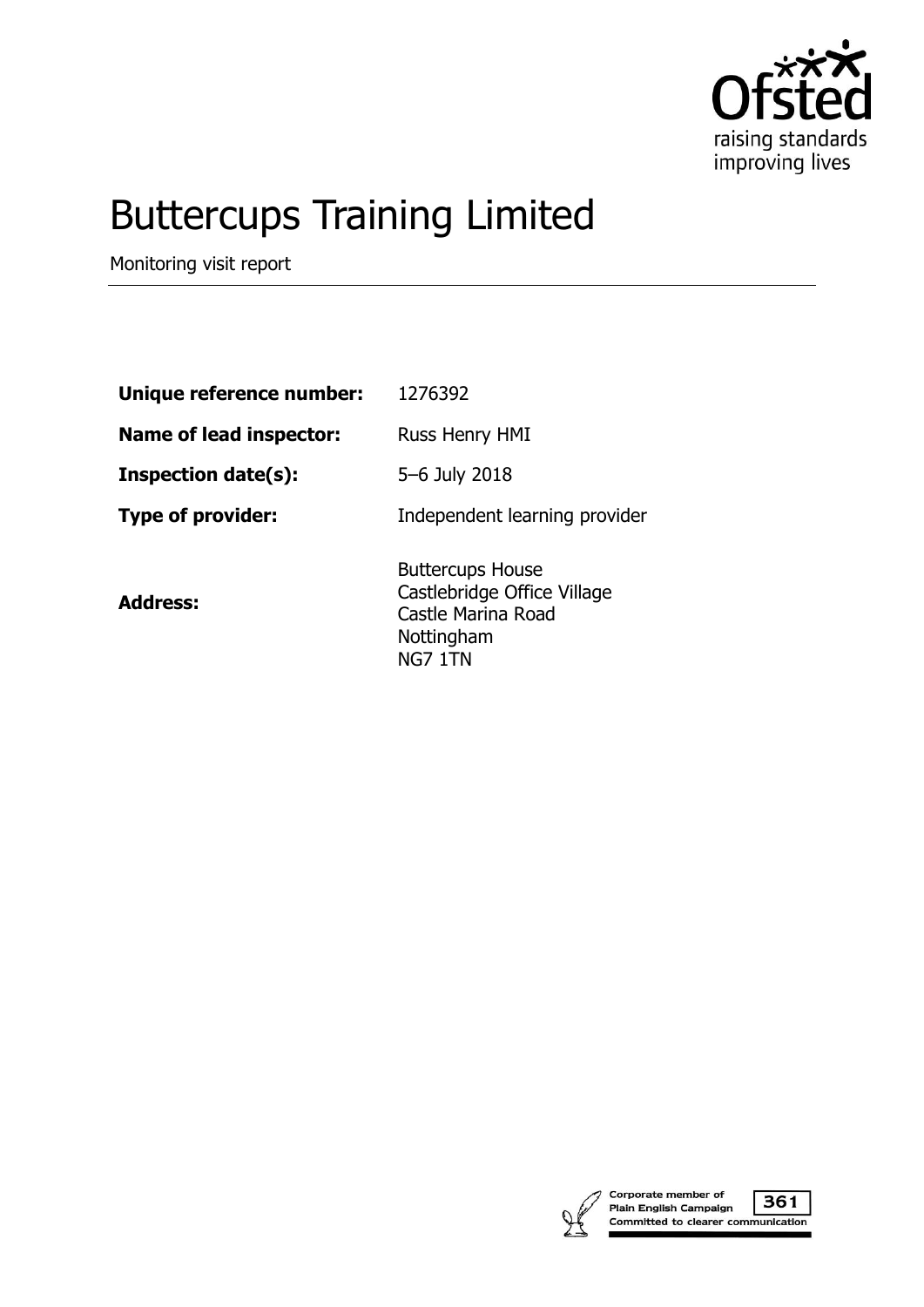

# **Monitoring visit: main findings**

# **Context and focus of visit**

This monitoring visit was undertaken as part of a series of monitoring visits to a sample of new apprenticeship training providers that are funded through the apprenticeship levy. Ofsted's intention to carry out monitoring visits to these new providers was first announced by Her Majesty's Chief Inspector in November 2017. The focus of these visits is on the three themes set out below.

Buttercups Training Limited (Buttercups) was awarded a direct contract to provide apprenticeships in May 2017. Previously, for several years it had provided apprenticeships through subcontracting arrangements with further education colleges. All of its apprentices follow apprenticeship-framework programmes at intermediate and advanced levels in health (pharmacy services). Buttercups works with employers that range from independent pharmacies to large well-known national chains. At the time of the visit, it had 344 apprentices. Buttercups does not use subcontractors for any of its apprenticeship work.

## **Themes**

## **How much progress have leaders made in ensuring that the provider is meeting all the requirements of successful apprenticeship provision?**

**Reasonable progress**

Leaders and managers have established a programme of apprenticeships at levels 2 and 3 in health (pharmacy services) as their core business. Staff have extensive specialist expertise in this vocational area. Leaders are beginning to explore management apprenticeships for pharmacy staff and, in response to requests from employers, they are evaluating the feasibility of providing apprenticeships for dental nurses. They are approaching these initiatives with caution to ensure that any diversification does not affect the quality of any of the programmes. Leaders and managers enjoy very strong relationships with employers and representative bodies in the pharmacy sector. They are closely involved in the development of new standards for apprenticeships in this sector. As a result, they are in a strong position to introduce these new programmes successfully once they become available.

Programmes meet in full the requirements of apprenticeships. Staff conduct a thorough analysis of each apprentice's job. These analyses show that most apprentices work in appropriate roles that provide them with good opportunities to develop the full range of knowledge, skills and understanding that they require for their qualifications. Where this is not the case, staff make appropriate arrangements for apprentices to undertake placements that allow them to develop the knowledge, skills and understanding that they need. The duration of programmes is extended for the small number of apprentices who work less than 30 hours a week. However,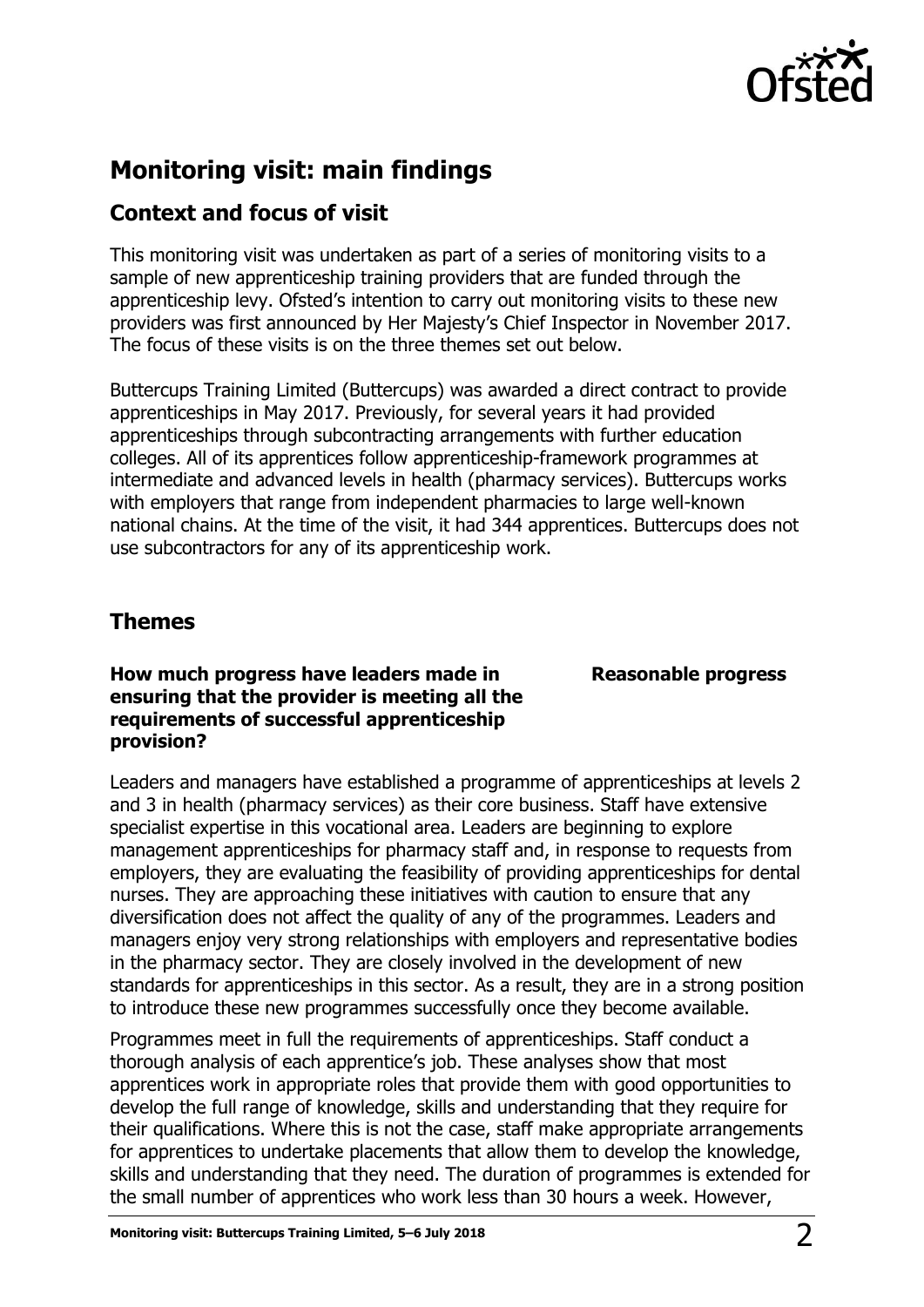

although staff take existing qualifications into account when planning programmes for apprentices, they do not undertake a detailed analysis of apprentices' existing knowledge, skills and understanding, for which they do not hold qualifications. Managers are currently developing new processes to address this weakness.

Apprentices are either new to their roles or have worked with their employer to map out a clear career-progression route in which completion of the apprenticeship is an integral part. All apprentices develop substantial new knowledge, skills and understanding. They follow apprenticeship frameworks in which the theoretical (offthe-job) and practical (on-the-job) aspects of learning are clearly defined. Employers provide appropriate time at work for apprentices to undertake their studies, and most apprentices also complete work in their own time using Buttercups's online learning resources. Staff provide appropriate support to apprentices who need to gain qualifications in English and mathematics to complete their full framework. A high proportion of apprentices pass examinations in these subjects at their first attempt.

Employers are closely involved in the delivery of apprentices' programmes. Apprentices' supervisors become expert witnesses and help to assess the National Vocational Qualification (NVQ) elements of programmes. They also take the role of workplace mentor and they support apprentices to develop their practical skills. In most cases, this arrangement is successful but one supervisor expressed concern that she did not understand fully the requirements of her role. Apprentices' supervisors are closely involved in reviewing and monitoring apprentices' progress, and those interviewed understand how well their apprentice is doing.

## **What progress have leaders and managers made in ensuring that apprentices benefit from highquality training that leads to positive outcomes for apprentices? Reasonable progress**

Apprentices receive a good standard of on- and off-the-job training. Tutors and assessors are very well qualified and relate training skilfully to the workplace experiences of apprentices. Consequently, apprentices produce course work and evidence of competence that are of an appropriate standard. Most apprentices complete tasks by the agreed deadlines.

Apprentices can readily identify the new knowledge, skills and understanding that they have developed as a result of their training. For example, apprentices described how they had enhanced their competence in adhering to standard operating procedures related to stock control and had become able to deal with customers' enquiries about malaria prophylaxis prior to travelling abroad.

Apprentices have access to, and make effective use of, good-quality online learning resources that support their development. The resources at level 2 are particularly good. All apprentices receive regular and effective training and pastoral support from tutors and assessors. In addition to scheduled contact with staff, they can use a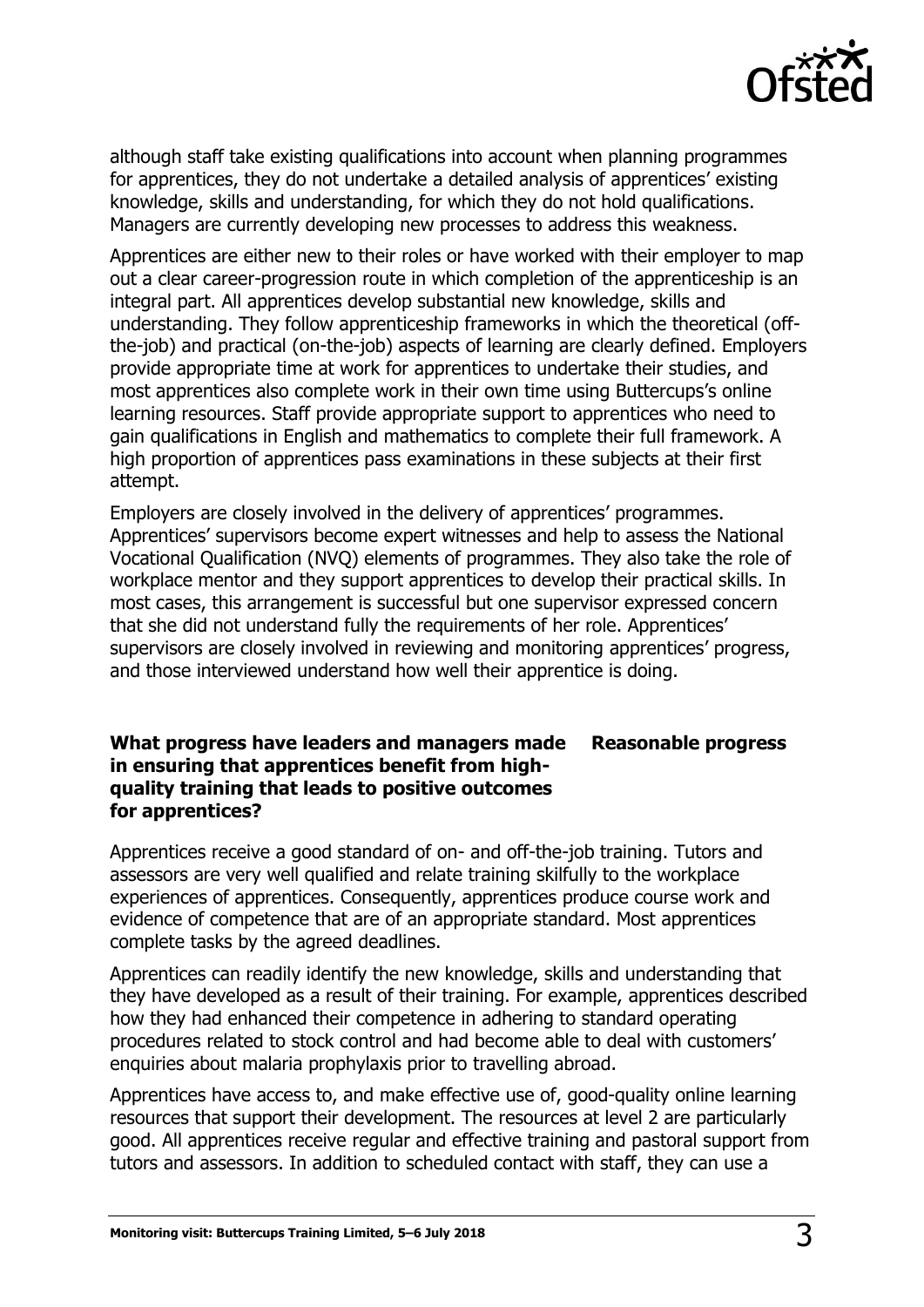

telephone helpline that provides an out-of-hours service. These arrangements allow apprentices to study at a time and place of their choosing, which they value highly.

Apprentices receive very thorough and regular assessment of their submitted work. Feedback from assessors is appropriately detailed and helpful. This ensures that apprentices have a clear understanding of what further improvements they must make and by when. Staff use a good range of assessment methods to check apprentices' competence. In particular, reflective practice is used very effectively to help apprentices analyse their actions and identify how to improve.

Apprentices make good use of their electronic portfolio to submit completed work, receive feedback and monitor their success. Staff maintain detailed records of apprentices' performance. They make very good use of this information to provide thorough reviews of progress that help to motivate apprentices. Staff identify where improvements are necessary, and through close cooperation with employers and apprentices, they negotiate appropriate actions to address performance shortfalls quickly. Apprentices have a good appreciation of their own development. However, too often progress reviews pay little attention to apprentices' personal and social development.

Apprentices have a clear understanding of why they are undertaking their programme and its contribution to their career aspirations. However, managers recognise that apprentices do not receive sufficient independent careers information, advice and guidance throughout their programmes. Consequently, not all apprentices have a broad appreciation of the wider opportunities available to them. Managers' improvement actions to address this weakness are at an early stage and it is too soon to judge their impact.

Quality monitoring processes are successful in raising standards. Managers make good use of apprentices' feedback to improve the quality of training resources. Managers use direct observation of teaching, learning and assessment effectively to inform improvement planning. However, they do not link lesson observations closely enough to staff appraisal to address weaknesses in the practices of individual members of staff.

Tutors make adequate use of the initial assessment of apprentices' English and mathematical knowledge and skills to plan their learning programmes. They provide appropriate support that helps apprentices to achieve relevant qualifications. Tutors work closely with apprentices and employers so that they understand the importance of developing good English and mathematical knowledge and skills.

### **How much progress have leaders and managers made in ensuring that effective safeguarding arrangements are in place? Reasonable progress**

Leaders and managers have established an effective culture of safeguarding. As a result, apprentices are safe in their workplaces and know to whom they should report any concerns.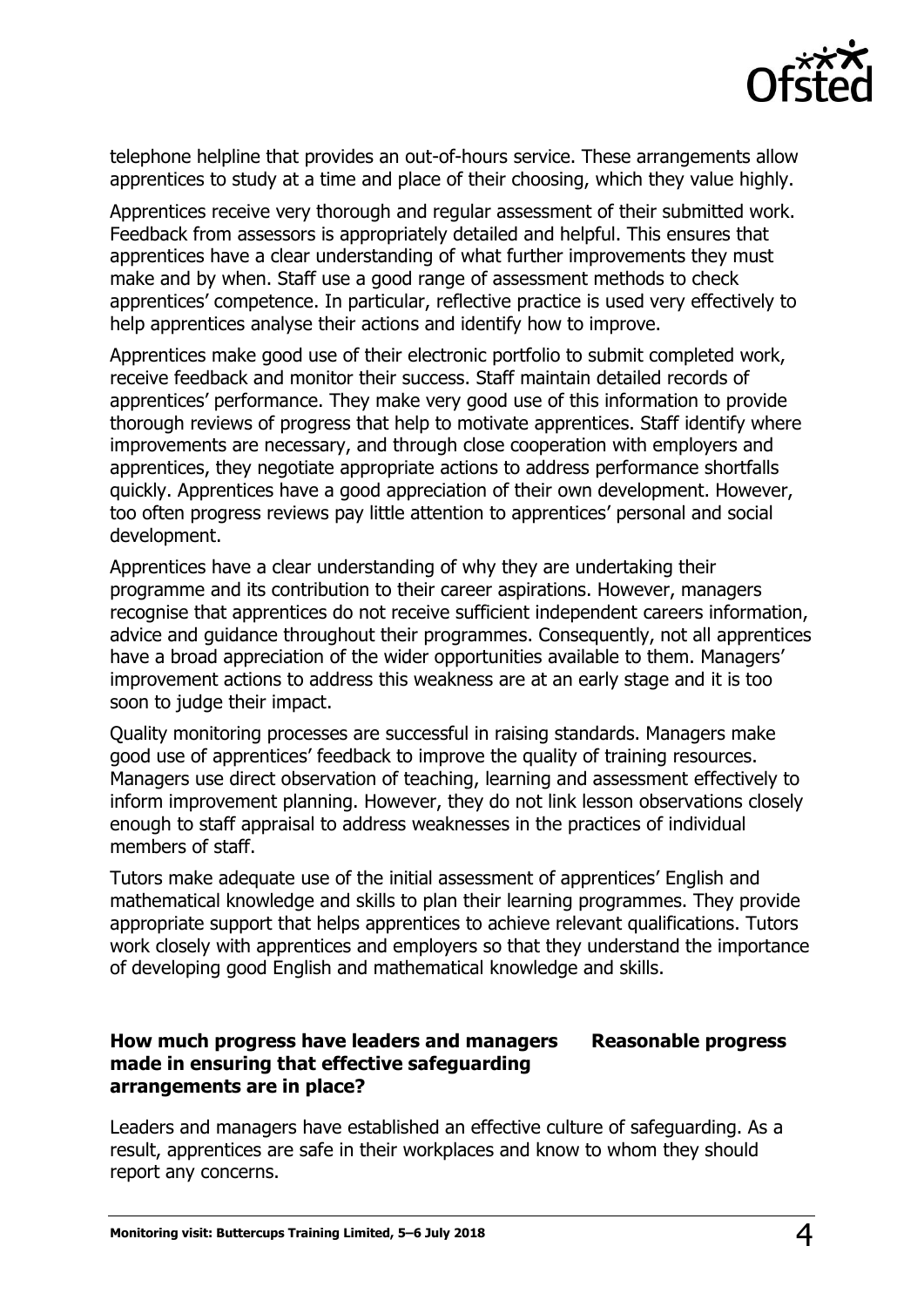

All new staff undertake initial safeguarding training that includes the 'Prevent' duty. They receive regular updates that ensure that they understand their responsibilities. Managers have developed appropriate safeguarding policies, and these help staff to understand, for example, the signs and symptoms of different types of abuse and neglect, how to deal with and record disclosures by apprentices, and how to report concerns. There is a clear staff code of conduct that includes guidance on the use of social media.

On the rare occasions when safeguarding concerns arise, staff take appropriate action. Managers record carefully the concerns raised, the actions staff take, and their outcomes. In the cases sampled, actions were appropriate and proportional.

Managers adhere to appropriate processes for checking the backgrounds of new staff. In most cases, records are clear and detailed. However, managers have not retained copies of professional qualifications for a small number of staff and, in a few cases, they have accepted oral, rather than written, employment references.

Apprentices receive guidance and training on relevant safeguarding topics, including those related to extremism and radicalisation, at the start of their programmes through online learning courses. However, while all apprentices can remember completing this work, their recall of topics is limited. Staff do not revisit these themes frequently enough to ensure that apprentices commit them to their long-term memory and can recall them easily. Although apprentices complete online courses in British values, staff lack the confidence and knowledge to bring these topics to life through learning activities. Consequently, apprentices' understanding of British values is limited.